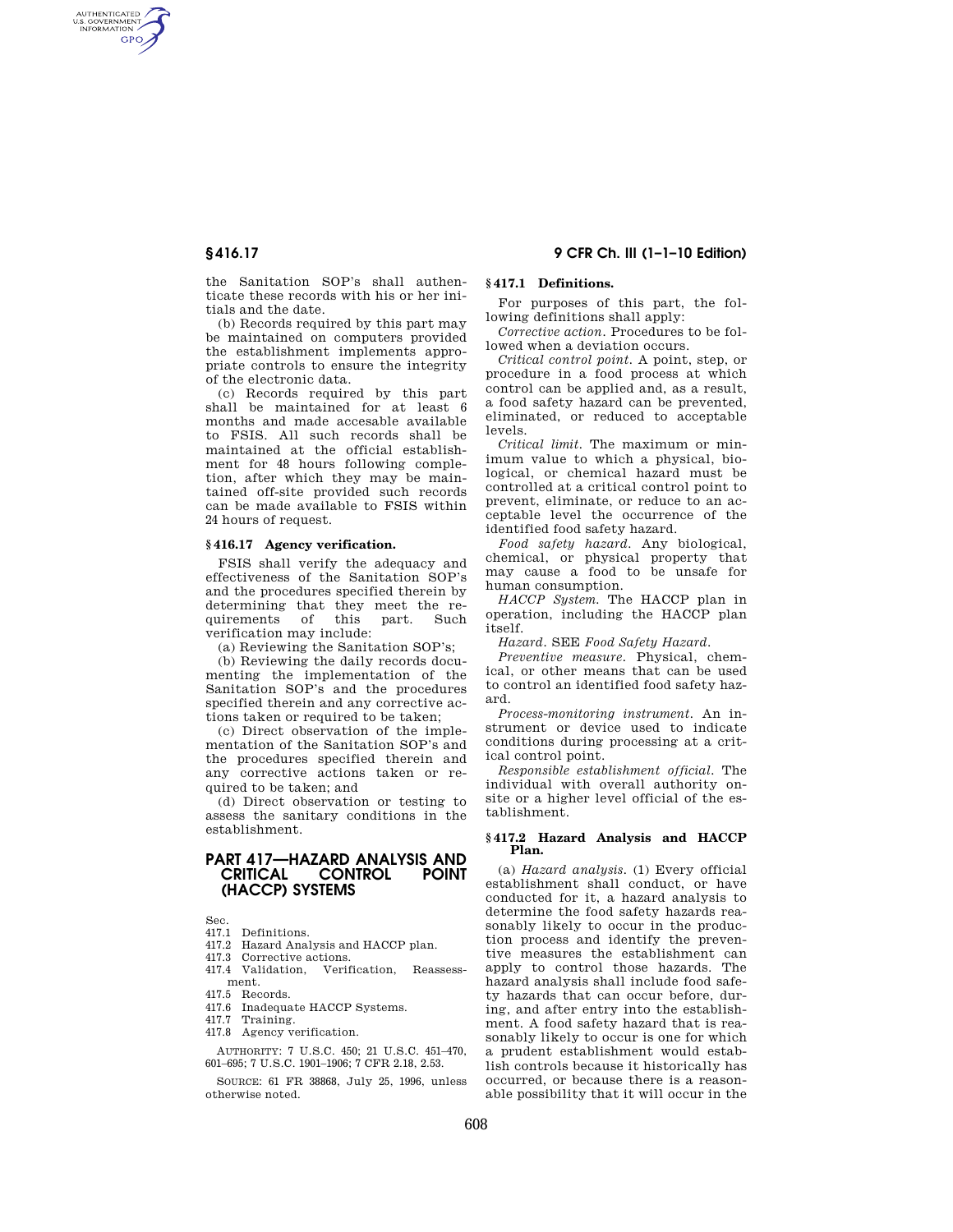## **Food Safety and Inspection Service, USDA § 417.2**

particular type of product being processed, in the absence of those controls.

(2) A flow chart describing the steps of each process and product flow in the establishment shall be prepared, and the intended use or consumers of the finished product shall be identified.

(3) Food safety hazards might be expected to arise from the following:

(i) Natural toxins; (ii) Microbiological contamination;

(iii) Chemical contamination;

(iv) Pesticides;

(v) Drug residues;

(vi) Zoonotic diseases;

(vii) Decomposition;

(viii) Parasites;

(ix) Unapproved use of direct or indirect food or color additives; and

(x) Physical hazards.

(b) *The HACCP plan.* (1) Every establishment shall develop and implement a written HACCP plan covering each product produced by that establishment whenever a hazard analysis reveals one or more food safety hazards that are reasonably likely to occur, based on the hazard analysis conducted in accordance with paragraph (a) of this section, including products in the following processing categories:

(i) Slaughter—all species.

(ii) Raw product—ground.

(iii) Raw product—not ground.

(iv) Thermally processed—commercially sterile.

(v) Not heat treated—shelf stable.

(vi) Heat treated—shelf stable.

(vii) Fully cooked—not shelf stable.

(viii) Heat treated but not fully cooked—not shelf stable.

(ix) Product with secondary inhibitors—not shelf stable.

(2) A single HACCP plan may encompass multiple products within a single processing category identified in this paragraph, if the food safety hazards, critical control points, critical limits, and procedures required to be identified and performed in paragraph (c) of this section are essentially the same, provided that any required features of the plan that are unique to a specific product are clearly delineated in the plan and are observed in practice.

(3) HACCP plans for thermally processed/commercially sterile products do not have to address the food safety hazards associated with microbiological contamination if the product is produced in accordance with the requirements of part 318, subpart G, or part 381, subpart X, of this chapter.

(c) *The contents of the HACCP plan.*  The HACCP plan shall, at a minimum:

(1) List the food safety hazards identified in accordance with paragraph (a) of this section, which must be controlled for each process.

(2) List the critical control points for each of the identified food safety hazards, including, as appropriate:

(i) Critical control points designed to control food safety hazards that could be introduced in the establishment, and

(ii) Critical control points designed to control food safety hazards introduced outside the establishment, including food safety hazards that occur before, during, and after entry into the establishment;

(3) List the critical limits that must be met at each of the critical control points. Critical limits shall, at a minimum, be designed to ensure that applicable targets or performance standards established by FSIS, and any other requirement set forth in this chapter pertaining to the specific process or product, are met;

(4) List the procedures, and the frequency with which those procedures will be performed, that will be used to monitor each of the critical control points to ensure compliance with the critical limits;

(5) Include all corrective actions that have been developed in accordance with §417.3(a) of this part, to be followed in response to any deviation from a critical limit at a critical control point; and

(6) Provide for a recordkeeping system that documents the monitoring of the critical control points. The records shall contain the actual values and observations obtained during monitoring.

(7) List the verification procedures, and the frequency with which those procedures will be performed, that the establishment will use in accordance with §417.4 of this part.

(d) *Signing and dating the HACCP plan.* (1) The HACCP plan shall be signed and dated by the responsible establishment individual. This signature